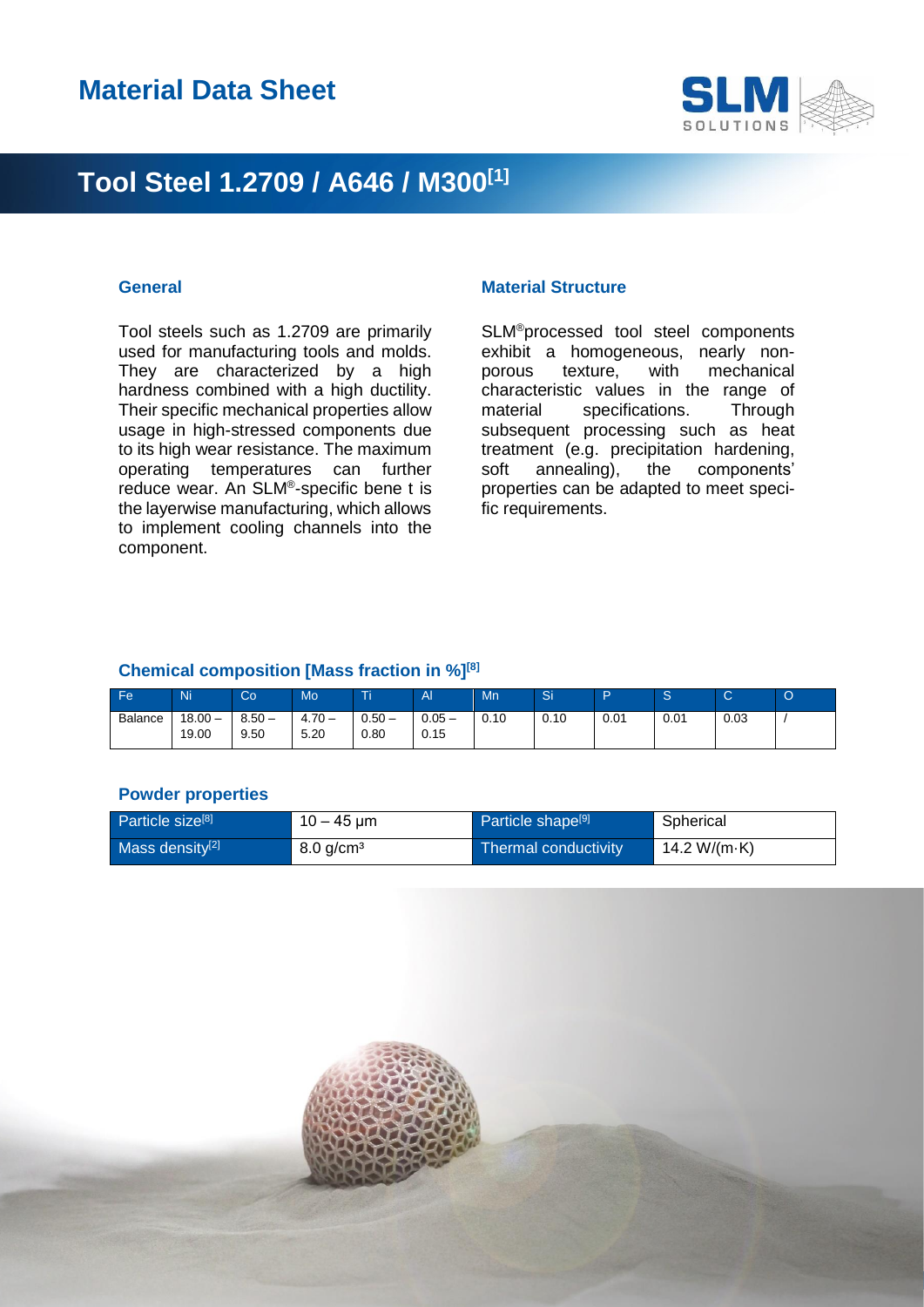

| Layer thickness 30 µm[3]              |             |                      |              |                |                              | Heat-treated[13] |                         |  |  |
|---------------------------------------|-------------|----------------------|--------------|----------------|------------------------------|------------------|-------------------------|--|--|
| Build-up rate <sup>[7]</sup>          |             | [cm <sup>3</sup> /h] |              |                | 10.0 cm <sup>3</sup> /h      |                  |                         |  |  |
| Component density <sup>[6]</sup>      |             | $\overline{[%]}$     |              |                | $\approx 99.5 \%$            |                  |                         |  |  |
| Tensile Test <sup>[10]</sup>          | M           | SD                   | M            | SD             |                              |                  |                         |  |  |
| Tensile strength                      | $R_m$       | [MPa]                | $0^{\circ}$  | 1190           | 20                           | 2038             | 20                      |  |  |
|                                       |             |                      |              | 1184           | 27                           | 2107             | 20                      |  |  |
|                                       |             |                      | $45^{\circ}$ |                |                              |                  |                         |  |  |
|                                       |             |                      | $90^{\circ}$ | 1213           | 20                           | 2111             | 20                      |  |  |
| Offset yield strength                 | $R_{p0,2}$  | [MPa]                | $0^{\circ}$  | 999            | $\,8\,$                      | 1962             | $\overline{8}$          |  |  |
|                                       |             |                      | $45^{\circ}$ | 967            | 41                           | 2023             | 15                      |  |  |
|                                       |             |                      | $90^{\circ}$ | 1076           | 15                           | 1937             | 17                      |  |  |
| Elongation at break                   | A           | [%]                  | $0^{\circ}$  | 14             | $\overline{5}$               | 8                | $\overline{2}$          |  |  |
|                                       |             |                      | $45^{\circ}$ | 12             | $5\phantom{.}$               | 4                | $\overline{2}$          |  |  |
|                                       |             |                      | $90^{\circ}$ | $10$           | $\overline{2}$               | $\overline{4}$   | $\overline{2}$          |  |  |
| Reduction of area                     | $\mathsf Z$ | [%]                  | $0^{\circ}$  | 60             | $\overline{3}$               | 31               | $\overline{5}$          |  |  |
|                                       |             |                      | $45^{\circ}$ | 56             | $\mathbf{1}$                 | $\overline{12}$  | $\pmb{0}$               |  |  |
|                                       |             |                      | $90^{\circ}$ | 49             | $\mathbf{3}$                 | 19               | 5                       |  |  |
| Young's modulus                       | $\mathsf E$ | [GPa]                | $0^{\circ}$  | 168            | $\overline{4}$               | 192              | $\overline{\mathbf{4}}$ |  |  |
|                                       |             |                      | $45^{\circ}$ | 173            | $\overline{6}$               | 201              | 14                      |  |  |
|                                       |             |                      | $90^{\circ}$ | 181            | $\overline{2}$               | 203              | $\overline{4}$          |  |  |
| Hardness Test <sup>11]</sup>          |             |                      |              |                | <b>SD</b>                    | M                | <b>SD</b>               |  |  |
| <b>Vickers hardness</b>               |             | <b>HV10</b>          |              | 654            | $\,8\,$                      | 608              | $\overline{5}$          |  |  |
| Roughness measurement <sup>[12]</sup> |             |                      |              |                | As-built<br>Corundum blasted |                  |                         |  |  |
|                                       |             |                      |              | M              | SD                           | M                | SD                      |  |  |
| Roughness average                     | Ra          | [µm]                 |              | $\overline{7}$ | $\mathbf{1}$                 | $\,6$            | $\overline{a}$          |  |  |

Mean roughness depth Rz [µm] 45 5 41 4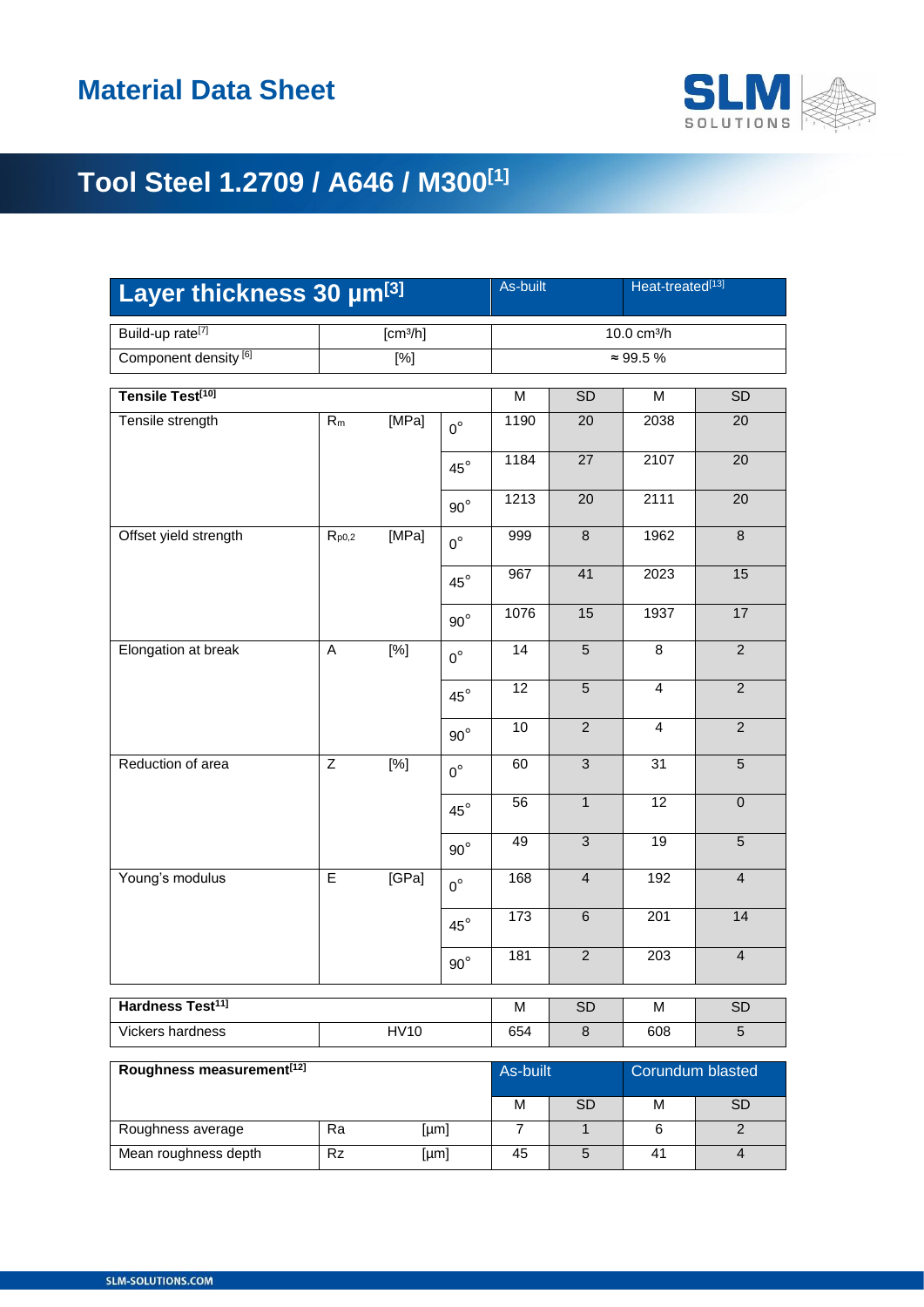

| Layer thickness 50 µm[4]              |                      |       |              | As-built<br>Heat-treated[13] |                              |                |                         |
|---------------------------------------|----------------------|-------|--------------|------------------------------|------------------------------|----------------|-------------------------|
| Build-up rate <sup>[7]</sup>          | [cm <sup>3</sup> /h] |       |              | 10.0 cm <sup>3</sup> /h      |                              |                |                         |
| Component density <sup>[6]</sup>      | $\overline{[%]}$     |       |              | $\approx 99.5 \%$            |                              |                |                         |
| Tensile Test <sup>[10]</sup>          |                      |       |              | M                            | <b>SD</b>                    | M              | SD                      |
| Tensile strength                      | $R_m$                | [MPa] | $0^{\circ}$  | 1174                         | 20                           | 1940           | 34                      |
|                                       |                      |       | $45^{\circ}$ | 1128                         | 42                           | 2040           | 14                      |
|                                       |                      |       | $90^{\circ}$ | 1175                         | 24                           | 2021           | 28                      |
| Offset yield strength                 | $R_{p0,2}$           | [MPa] | $0^{\circ}$  | 965                          | 25                           | 1789           | 35                      |
|                                       |                      |       | $45^{\circ}$ | 890                          | 45                           | 1971           | 14                      |
|                                       |                      |       | $90^{\circ}$ | 970                          | 32                           | 1978           | $\overline{23}$         |
| Elongation at break                   | A                    | [%]   | $0^{\circ}$  | 14                           | 5                            | 6              | $\overline{2}$          |
|                                       |                      |       | $45^{\circ}$ | 10                           | $\overline{2}$               | 5              | $\overline{2}$          |
|                                       |                      |       | $90^{\circ}$ | 12                           | $\overline{2}$               | $\overline{5}$ | $\overline{2}$          |
| Reduction of area                     | Z                    | [%]   | $0^{\circ}$  | 55                           | 11                           | 28             | $\overline{\mathbf{4}}$ |
|                                       |                      |       | $45^{\circ}$ | 56                           | $\overline{2}$               | 8              | $\mathbf{1}$            |
|                                       |                      |       | $90^{\circ}$ | 57                           | $\overline{5}$               | 22             | $\overline{7}$          |
| Young's modulus                       | $\mathsf E$          | [GPa] | $0^{\circ}$  | 170                          | $\,8\,$                      | 198            | 40                      |
|                                       |                      |       | $45^{\circ}$ | 187                          | 11                           | 199            | $\overline{5}$          |
|                                       |                      |       | $90^{\circ}$ | 182                          | $\,6$                        | 199            | $\overline{2}$          |
| Hardness Test <sup>11]</sup>          | M                    | SD    | M            | <b>SD</b>                    |                              |                |                         |
| <b>HV10</b><br>Vickers hardness       |                      |       |              |                              | 22                           | 575            | 10                      |
| Roughness measurement <sup>[12]</sup> |                      |       |              |                              | As-built<br>Corundum blasted |                |                         |
|                                       |                      |       |              | M                            | SD                           | M              | <b>SD</b>               |
| Roughness average                     | Ra                   | [µm]  |              | 9                            | $\mathbf{1}$                 |                |                         |
| Mean roughness depth                  | Rz                   | [µm]  |              | 67                           | 5                            |                |                         |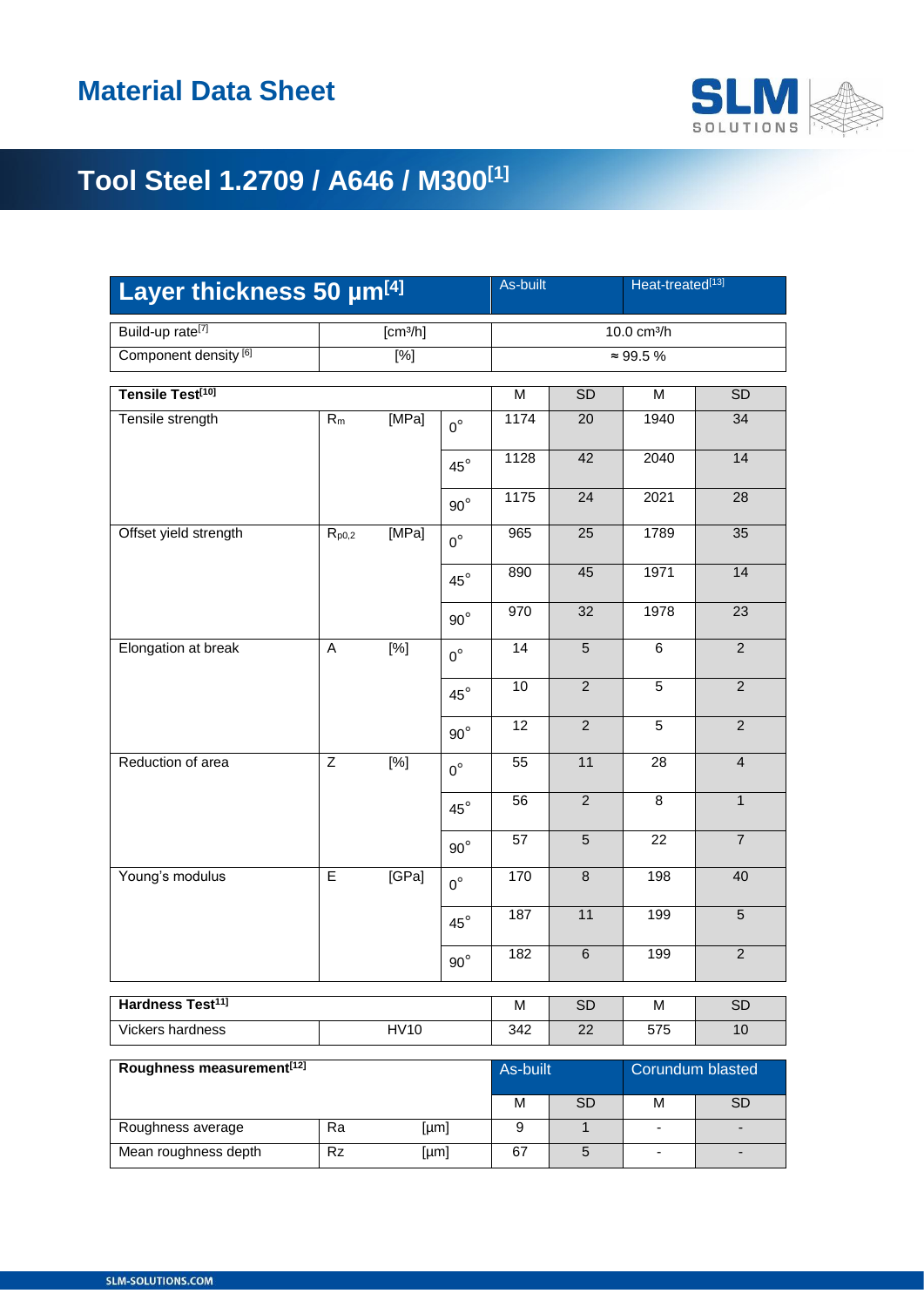

| Layer thickness 60 µm[5]               |                 |                      | As-built<br>Heat-treated[13] |          |                         |                  |                 |  |  |
|----------------------------------------|-----------------|----------------------|------------------------------|----------|-------------------------|------------------|-----------------|--|--|
| Build-up rate <sup>[7]</sup>           |                 | [cm <sup>3</sup> /h] |                              |          | 10.0 cm <sup>3</sup> /h |                  |                 |  |  |
| Component density <sup>[6]</sup>       |                 | [%]                  |                              |          | $\approx 99.5 \%$       |                  |                 |  |  |
| Tensile Test <sup>[10]</sup>           |                 |                      |                              | M        | SD                      | M                | <b>SD</b>       |  |  |
| Tensile strength                       | $R_m$           | [MPa]                | $0^{\circ}$                  | 1168     | 20                      | 1975             | 20              |  |  |
|                                        |                 |                      | $45^{\circ}$                 | 1073     | 29                      | 2018             | $\overline{21}$ |  |  |
|                                        |                 |                      | $90^{\circ}$                 | 1091     | 36                      | 1921             | 20              |  |  |
| Offset yield strength                  | $R_{p0,2}$      | [MPa]                | $0^{\circ}$                  | 931      | 25                      | 1894             | $\overline{2}$  |  |  |
|                                        |                 |                      | $45^{\circ}$                 | 896      | 59                      | 1944             | 30              |  |  |
|                                        |                 |                      | $90^{\circ}$                 | 943      | 53                      | 1921             | 17              |  |  |
| Elongation at break                    | A               | $\overline{[}^{\%}]$ | $0^{\circ}$                  | 13       | $5\phantom{1}$          | 6                | $\overline{2}$  |  |  |
|                                        |                 |                      | $45^{\circ}$                 | 11       | $5\phantom{.0}$         | 6                | $\overline{2}$  |  |  |
|                                        |                 |                      | $90^{\circ}$                 | 11       | $\overline{5}$          | $\overline{4}$   | $\overline{2}$  |  |  |
| Reduction of area                      | Z               | [%]                  | $0^{\circ}$                  | 49       | $\overline{7}$          | 22               | $\mathbf{1}$    |  |  |
|                                        |                 |                      | $45^{\circ}$                 | 47       | $\overline{4}$          | 20               | $\overline{5}$  |  |  |
|                                        |                 |                      | $90^{\circ}$                 | 44       | 11                      | 13               | $\bf 8$         |  |  |
| Young's modulus                        | $\mathsf E$     | [GPa]                | $0^{\circ}$                  | 172      | 11                      | 190              | $\mathsf g$     |  |  |
|                                        |                 |                      | $45^{\circ}$                 | 167      | 13                      | 186              | 10              |  |  |
|                                        |                 |                      | $90^{\circ}$                 | 167      | 10                      | 185              | $\overline{8}$  |  |  |
| Hardness Test <sup>11</sup>            |                 |                      |                              |          | <b>SD</b>               | M                | <b>SD</b>       |  |  |
| <b>HV10</b><br><b>Vickers hardness</b> |                 |                      |                              |          | $\blacksquare$          | 552              | 6               |  |  |
| Roughness measurement <sup>[12]</sup>  |                 |                      |                              | As-built |                         | Corundum blasted |                 |  |  |
|                                        |                 |                      |                              | M        | <b>SD</b>               | M                | <b>SD</b>       |  |  |
| Roughness average                      | Ra              |                      | [µm]                         | 10       | 2                       | 5                | $\overline{2}$  |  |  |
| Mean roughness depth                   | $\overline{R}z$ | [µm]                 |                              | 61       | 10                      | 35               | 11              |  |  |